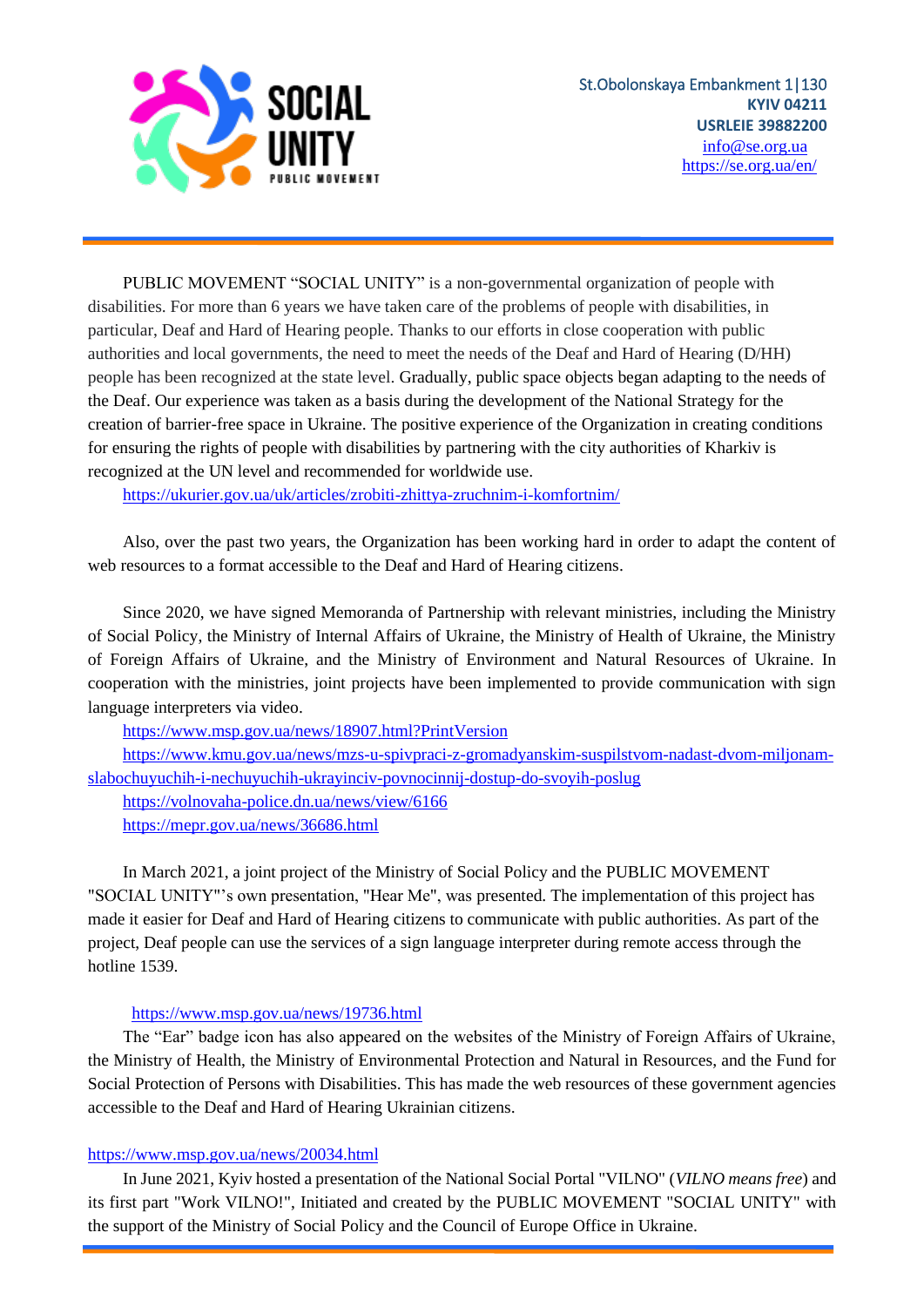<https://www.msp.gov.ua/content/pracyuy-vilno.html>

[https://roz.otg.dp.gov.ua/ua/novini-ta-podiyi/novini/minsocpolitiki-rozpochalo-pilotnij-proekt-pracyuj-](https://roz.otg.dp.gov.ua/ua/novini-ta-podiyi/novini/minsocpolitiki-rozpochalo-pilotnij-proekt-pracyuj-vilno)

[vilno](https://roz.otg.dp.gov.ua/ua/novini-ta-podiyi/novini/minsocpolitiki-rozpochalo-pilotnij-proekt-pracyuj-vilno)

[https://www.kmu.gov.ua/news/minsocpolitiki-rozroblyaye-novi-stimuli-dlya-pracevlashtuvannya](https://www.kmu.gov.ua/news/minsocpolitiki-rozroblyaye-novi-stimuli-dlya-pracevlashtuvannya-lyudej-z-invalidnistyu)[lyudej-z-invalidnistyu](https://www.kmu.gov.ua/news/minsocpolitiki-rozroblyaye-novi-stimuli-dlya-pracevlashtuvannya-lyudej-z-invalidnistyu)

[https://www.ukrinform.ua/rubric-presshall/3245353-prezentacia-novih-cifrovih-servisiv-dla-ludej-z](https://www.ukrinform.ua/rubric-presshall/3245353-prezentacia-novih-cifrovih-servisiv-dla-ludej-z-porusennami-sluhu.html)[porusennami-sluhu.html](https://www.ukrinform.ua/rubric-presshall/3245353-prezentacia-novih-cifrovih-servisiv-dla-ludej-z-porusennami-sluhu.html)

[https://www.ukrinform.ua/rubric-society/3246956-pocuj-mene-minsocpolitiki-opracuvalo-400](https://www.ukrinform.ua/rubric-society/3246956-pocuj-mene-minsocpolitiki-opracuvalo-400-zvernen-vid-ludej-z-porusennami-sluhu.html) [zvernen-vid-ludej-z-porusennami-sluhu.html](https://www.ukrinform.ua/rubric-society/3246956-pocuj-mene-minsocpolitiki-opracuvalo-400-zvernen-vid-ludej-z-porusennami-sluhu.html)

Over the years of our work, we have united around us a highly professional team with an active public position, which prioritizes public interests of their own. Sign language interpreters, cameramen, technicians, and activists work closely together to create a barrier-free space for people with disabilities.

As a non-governmental organization that has been working with people with disabilities for more than six years, we realize that about 1.5 million Deaf and Hard of Hearing (D/HH) people have difficulty accessing information that is currently vital for survival in Ukraine. We are aware that at least 400,000 D/HH people in Ukraine cannot hear the siren warning of the threat of missile and air attacks. We recognize that people with partial or complete vision loss also need to be provided with access to important information.

In order to create conditions for social adaptation for Deaf/HH people and provide sign language users with access to interpretation of sign language, specialized licensing IT solutions have been widely used in Ukraine in recent years. A person installs the application on their smartphone that uses specialized software for communicating with other people via video link with sign language interpreters. An interpreter helps a Deaf/HH person with communication: the information provided in sign language in real time, the interpreter relays the signed message to voice for the hearing listener and vice versa: spoken language is translated to Ukrainian sign language. This way, Deaf/HH people have access to communicate freely at any time, any place. However, the use of such a mobile application is not free.

In 2021, the PUBLIC MOVEMENT, "SOCIAL UNITY" implemented a program with the support of the Ukrainian authorities, as a result of which the organization paid for the use of mobile applications by Deaf and Hard of Hearing (D/HH) citizens. During the implementation of the program, there was a demand for the use of this program by over 3,000 D/HH people.

<https://se.org.ua/protydiia-nasylstvu-shchodo-zhinok-z-porushenniam-slukhu>

The only licensed mobile application that exists on the Ukrainian market is "Перекладач ЖМ" ("Sign Language Interpreter") for the Deaf and the Hard of Hearing citizens to use sign language interpreters to communicate with the hearing world.

Russia's military aggression against Ukraine has been a difficult situation for each of Ukraine D/HH citizens. However, D/HH people are especially vulnerable in this situation. Even before the aggression began, in our previous peaceful life, D/HH citizens were in an information vacuum due to the peculiarities of the perception of information and the low degree of adaptation of public space to their needs. Even though that in Ukraine are exploding Russian's bombs now, D/HH civilians can mostly feel danger only by their heart. The constant danger to the lives of civilians, the threat of air and missile attacks on civilian objects, fear combined with the lack of information - all this further deepens their sense of panic and doom.

Nowadays, D/HH citizens who use sign language more than ever need unrestricted access to a sign language interpreter. At the same time, a large number of D/hh citizens do not have the financial ability to pay for the use of the sign language Interpreter through the mobile application. The usual cost of one month of using the interpreter services for one user is 600,00 UAH *(equivalent to \$20.00 US dollars)*. Due to the hostilities in Ukraine, the interpreter service provider agreed to a reduced price of 400,00 UAH. *(equivalent to \$13.50 US dollars)* per connection. Considering the number of active subscribers among Deaf people,